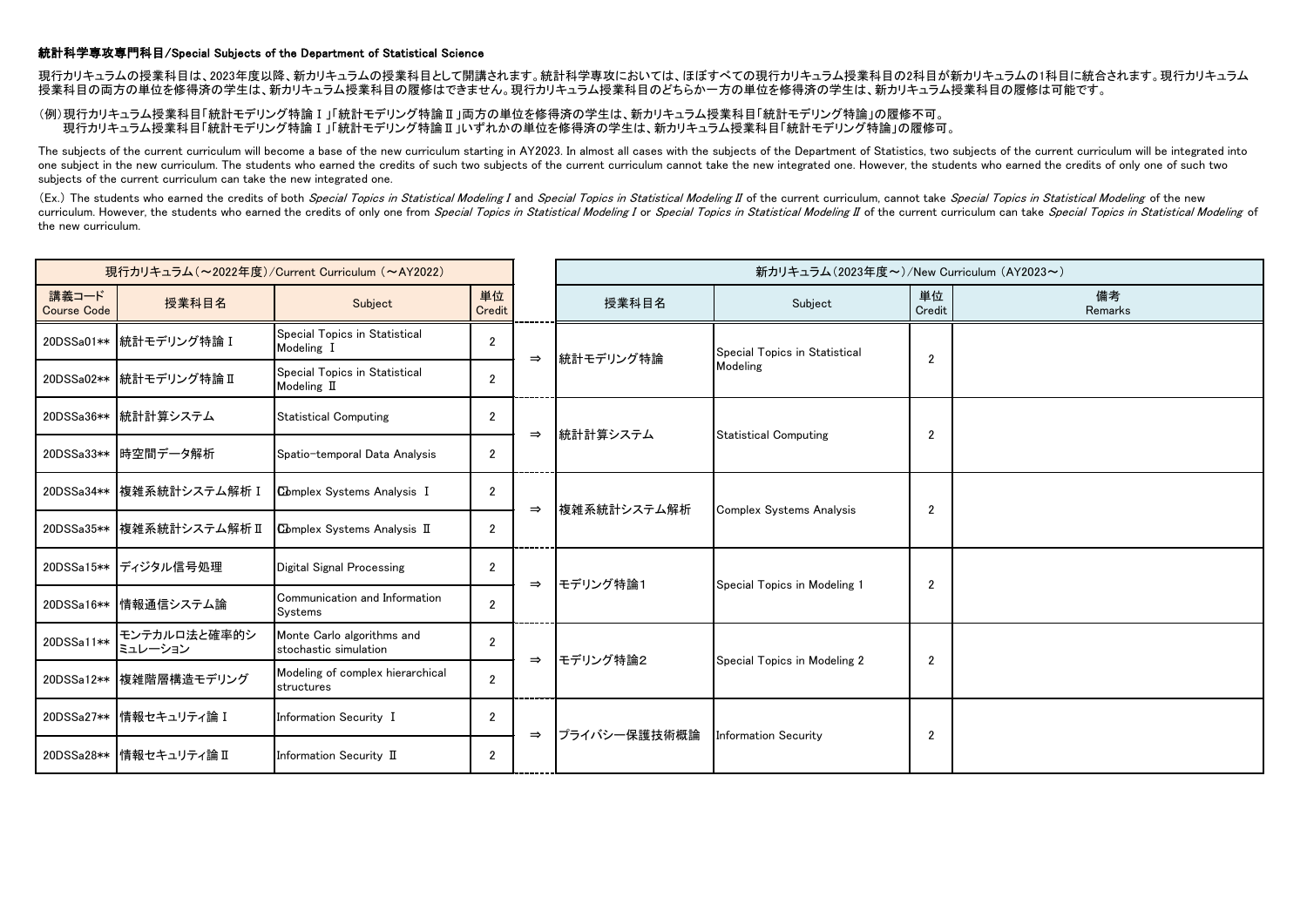| 現行カリキュラム (~2022年度)/Current Curriculum (~AY2022) |                          |                                                      |                |               |                                           | 新カリキュラム(2023年度~)/New Curriculum (AY2023~) |                |               |  |  |
|-------------------------------------------------|--------------------------|------------------------------------------------------|----------------|---------------|-------------------------------------------|-------------------------------------------|----------------|---------------|--|--|
| 講義コード<br><b>Course Code</b>                     | 授業科目名                    | Subject                                              | 単位<br>Credit   |               | 授業科目名                                     | Subject                                   | 単位<br>Credit   | 備考<br>Remarks |  |  |
|                                                 | 20DSSa17** 時系列解析特論 I     | Special Topics in Time Series<br>Analysis I          | $\overline{2}$ | $\Rightarrow$ | 時系列解析特論                                   | Special Topics in Time Series             | $\overline{2}$ |               |  |  |
|                                                 | 20DSSa18** 時系列解析特論 II    | Special Topics in Time Series<br>Analysis II         | $\overline{2}$ |               |                                           | Analysis                                  |                |               |  |  |
|                                                 | 20DSSa31** 確率システム論 I     | Stochastic systems I                                 | $\mathbf{2}$   | $\Rightarrow$ | 確率的モデリング                                  | <b>Stochastic Modeling</b>                | $\overline{2}$ |               |  |  |
|                                                 | 20DSSa32** 確率システム論 II    | Stochastic Modeling II                               | $\overline{2}$ |               |                                           |                                           |                |               |  |  |
|                                                 | 20DSSa19** データ同化特論 I     | Special Course on Data Assimilation                  | $\overline{2}$ |               | データ同化特論                                   | Special Course on Data Assimilation       | $\overline{2}$ |               |  |  |
|                                                 | 20DSSa20** データ同化特論 II    | Special Course on Data Assimilation                  | $\overline{2}$ | $\Rightarrow$ |                                           |                                           |                |               |  |  |
|                                                 | 20DSSa23** 点過程の基本理論      | Basic theory of Point Processes                      | $\mathbf{2}$   | $\Rightarrow$ | 点過程の理論<br>Basic Theory of Point Processes | $\overline{2}$                            |                |               |  |  |
|                                                 | 20DSSa24** 点過程の統計推論      | Statistical Inferences for Point<br><b>Processes</b> | $\overline{2}$ |               |                                           |                                           |                |               |  |  |
| 20DSSc16** 制御理論 I                               |                          | Control Theory I                                     | $\overline{2}$ | $\Rightarrow$ | 廃止/Discontinue                            |                                           |                |               |  |  |
| 20DSSc17 ** 制御理論 II                             |                          | Control Theory II                                    | $\overline{2}$ | $\Rightarrow$ | 廃止/Discontinue                            |                                           |                |               |  |  |
| 20DSSc20**  応用確率論 I                             |                          | Applied Probability I                                | $\mathbf{2}$   | $\Rightarrow$ | 応用確率論                                     | <b>Applied Probability</b>                | $\overline{2}$ |               |  |  |
| 20DSSc21**  応用確率論 II                            |                          | Applied Probability II                               | $\overline{2}$ |               |                                           |                                           |                |               |  |  |
|                                                 | 20DSSa13** コミュニケーション情報処理 | Communication Information<br>Processing              | $\mathbf{2}$   | $\Rightarrow$ | マルチメディア情報処理                               | Multimedia Information Processing         | $\overline{2}$ |               |  |  |
|                                                 | 20DSSa14** マルチメディア情報処理   | Multimedia Information Processing                    | $\overline{2}$ |               |                                           |                                           |                |               |  |  |
|                                                 | 20DSSa37** ベイズ統計計算I      | Bayesian Computation I                               | $\overline{2}$ | $\Rightarrow$ | ベイズ計算                                     | <b>Bayesian Computation</b>               | $\sqrt{2}$     |               |  |  |
|                                                 | 20DSSa38** ベイズ統計計算II     | Bayesian Computation II                              | $\overline{2}$ |               |                                           |                                           |                |               |  |  |
|                                                 | 90DSSa01** モデリング総合研究 I   | Statistical Modeling Research I                      | $\overline{2}$ | $\Rightarrow$ | 廃止/Discontinue                            |                                           |                |               |  |  |
|                                                 | 90DSSa02** モデリング総合研究 II  | Statistical Modeling Research II                     | $\overline{2}$ | $\Rightarrow$ | 廃止/Discontinue                            |                                           |                |               |  |  |
| 90DSSa03**                                      | モデリング総合研究Ⅲ               | Statistical Modeling Research III                    | $\overline{2}$ | $\Rightarrow$ | 廃止/Discontinue                            |                                           |                |               |  |  |
|                                                 | 90DSSa04** モデリング総合研究IV   | Statistical Modeling Research IV                     | $\overline{2}$ | $\Rightarrow$ | 廃止/Discontinue                            |                                           |                |               |  |  |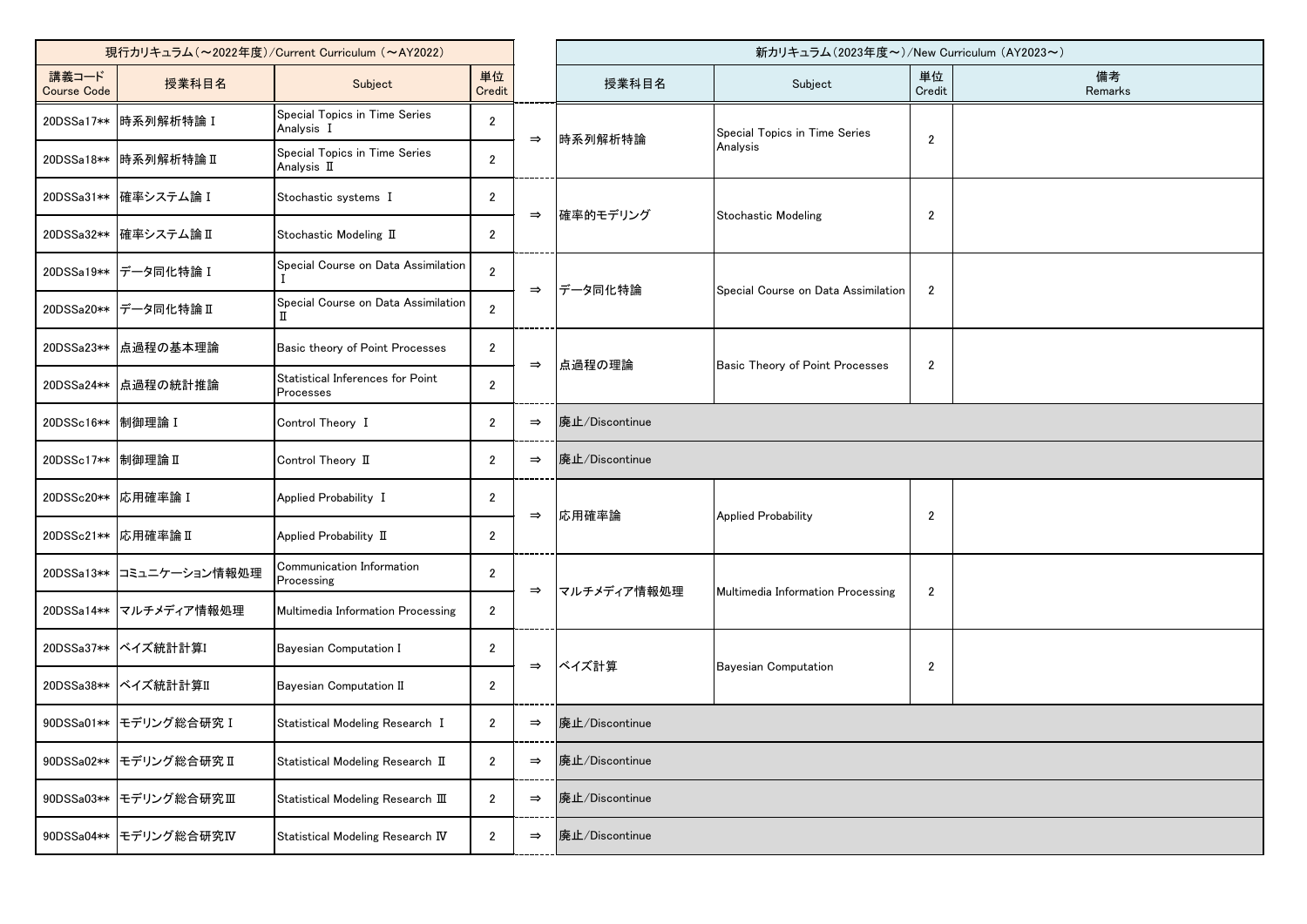| 現行カリキュラム (~2022年度)/Current Curriculum (~AY2022) |                         |                                              |                |               |                | 新カリキュラム(2023年度~)/New Curriculum (AY2023~)            |                |               |
|-------------------------------------------------|-------------------------|----------------------------------------------|----------------|---------------|----------------|------------------------------------------------------|----------------|---------------|
| 講義コード<br><b>Course Code</b>                     | 授業科目名                   | Subject                                      | 単位<br>Credit   |               | 授業科目名          | Subject                                              | 単位<br>Credit   | 備考<br>Remarks |
| 90DSSa05**                                      | モデリング総合研究V              | Statistical Modeling Research V              | $\overline{2}$ | $\Rightarrow$ | 廃止/Discontinue |                                                      |                |               |
| 20DSSb03**                                      | 空間統計学                   | <b>Spatial Statistics</b>                    | $\overline{2}$ | $\Rightarrow$ | 空間統計モデルと確率幾何   | Spatial Statistics and Stochastic                    | $\mathbf{2}$   |               |
| 20DSSb04** 確率幾何学                                |                         | Stochastic Geometry                          | $\overline{2}$ |               |                | Geometry                                             |                |               |
|                                                 | 20DSSb05**  ゲノムデータ解析 I  | Genomic Data Analysis I                      | $\mathbf{2}$   |               | ゲノムデータ解析       | Genomic Data Analysis                                |                |               |
|                                                 | 20DSSb06** グノムデータ解析 II  | Genomic Data Analysis II                     | $\overline{2}$ | $\Rightarrow$ |                |                                                      | $\mathbf{2}$   |               |
|                                                 | 20DSSb09** 標本調査論 I      | Topics in Sampling Theory I                  | $\overline{2}$ |               |                |                                                      | $\mathbf{2}$   |               |
| 20DSSb11** 社会調査論                                |                         | Topics in Social Research                    | $\overline{2}$ | $\Rightarrow$ | 標本調査論          | Topics in Sampling Theory                            |                |               |
| 20DSSb16**                                      | ■調査データ解析特論Ⅱ             | Special Topics in Survey Data<br>Analysis II | $\overline{2}$ |               | 調査デザイン論        | <b>Survey Design</b>                                 | $\overline{2}$ |               |
| 20DSSb31**                                      | 調査デザイン論                 | Survey Design                                | $\overline{2}$ | $\Rightarrow$ |                |                                                      |                |               |
| 20DSSb19**                                      | 生物統計学                   | <b>Biostatistics</b>                         | $\overline{2}$ |               | 環境統計学特論        | Special Topics in Environmental<br><b>Statistics</b> | $\overline{2}$ |               |
| 20DSSb20**  環境統計学                               |                         | <b>Environmental Statistics</b>              | $\overline{2}$ | $\Rightarrow$ |                |                                                      |                |               |
|                                                 | 20DSSb21** ファイナンス統計学 I  | Financial Statistics I                       | $\mathbf{2}$   |               | ファイナンス統計学      | <b>Financial Statistics</b>                          | $\overline{c}$ |               |
|                                                 | 20DSSb22** ファイナンス統計学 II | Financial Statistics II                      | $\overline{2}$ | $\Rightarrow$ |                |                                                      |                |               |
| 20DSSb23**  医療統計学 I                             |                         | Statistics in Medicine I                     | $\overline{2}$ | $\Rightarrow$ |                |                                                      | $\overline{2}$ |               |
| 20DSSb24** 医療統計学 II                             |                         | Statistics in Medicine II                    | $\mathbf{2}$   |               | 経時データ解析        | Longitudinal Data Analysis                           |                |               |
| 20DSSb27**                                      | 医療統計学特論                 | Special Topics in Biostatistics              | $\overline{2}$ |               | 医療統計学特論        |                                                      |                |               |
| 20DSSb28**                                      | 応用統計学 I                 | Applied Statistics I                         | $\mathbf{2}$   | $\Rightarrow$ |                | Special Topics in Biostatistics                      | $\overline{2}$ |               |
| 20DSSa25**                                      | 生体情報システム論 I             | Biological System Analysis I                 | $\mathbf{2}$   |               |                | Application in Data Science                          | $\overline{2}$ |               |
| 20DSSa26**                                      | 生体情報システム論 II            | Biological System Analysis II                | $\mathbf{2}$   | $\Rightarrow$ | データ科学応用        |                                                      |                |               |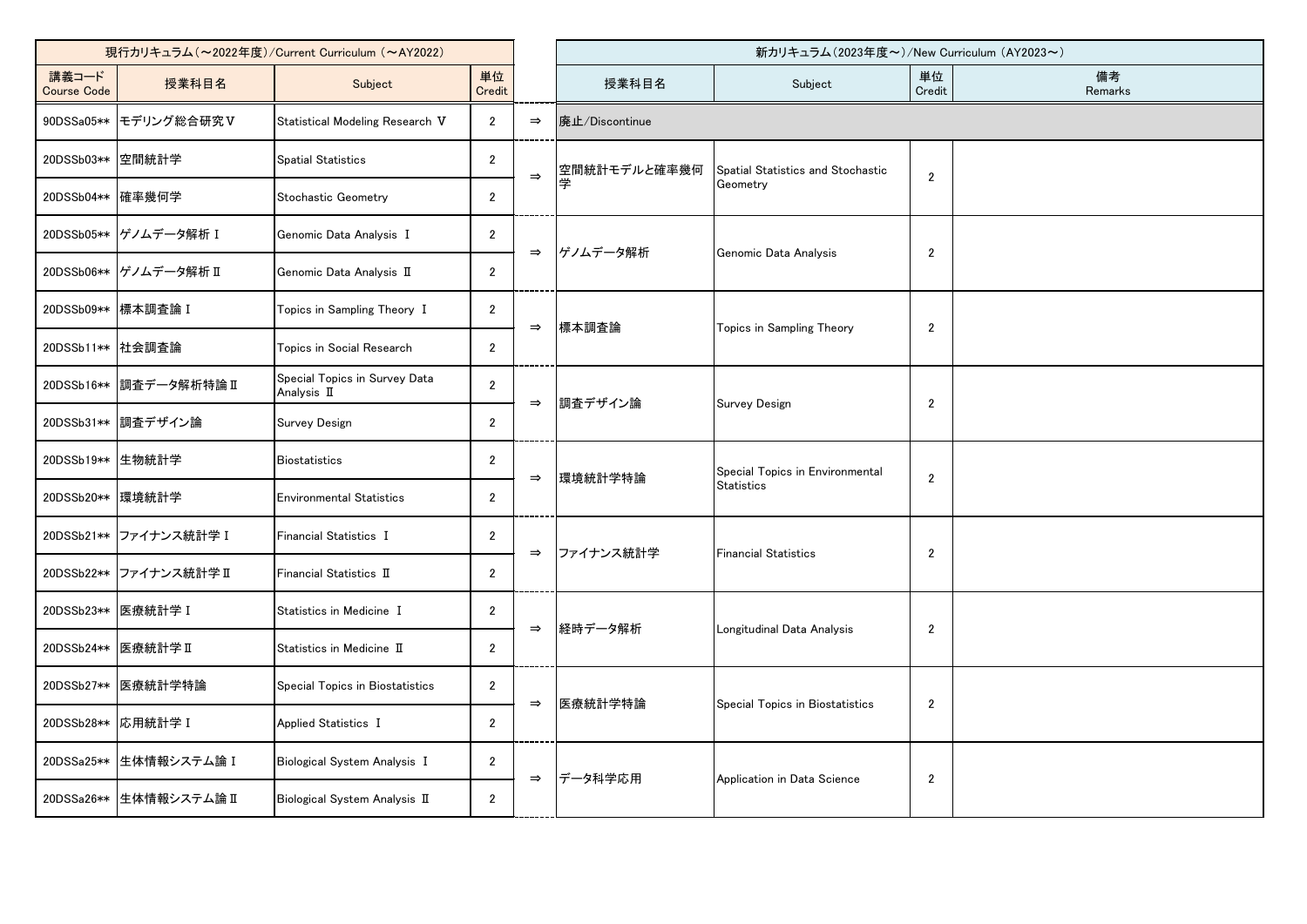| 現行カリキュラム (~2022年度)/Current Curriculum (~AY2022) |                         |                                                                     |                |               |                               | 新カリキュラム (2023年度~)/New Curriculum (AY2023~)                      |                |               |
|-------------------------------------------------|-------------------------|---------------------------------------------------------------------|----------------|---------------|-------------------------------|-----------------------------------------------------------------|----------------|---------------|
| 講義コード<br><b>Course Code</b>                     | 授業科目名                   | Subject                                                             | 単位<br>Credit   |               | 授業科目名                         | Subject                                                         | 単位<br>Credit   | 備考<br>Remarks |
| 20DSSb32**                                      | ベイズ不確実性定量化のエ<br>学応用     | Bayesian uncertainty quantification<br>for engineering applications | $\overline{2}$ | $\Rightarrow$ | ベイズ不確実性定量化のエ                  | Bayesian Uncertainty Quantification                             |                |               |
| 20DSSb33**                                      | 緊急地震速報の統計学              | Statistics for earthquake early<br>warning                          | $\overline{2}$ |               | 学応用                           | for Engineering Applications                                    | $\overline{2}$ |               |
|                                                 | 90DSSb01** データ科学総合研究 I  | Statistical Data Science Research                                   | $\overline{2}$ | $\Rightarrow$ | 廃止/Discontinue                |                                                                 |                |               |
|                                                 | 90DSSb02** データ科学総合研究 II | Statistical Data Science Research<br>п                              | $\overline{2}$ | $\Rightarrow$ | 廃止/Discontinue                |                                                                 |                |               |
|                                                 | 90DSSb03** データ科学総合研究Ⅲ   | Statistical Data Science Research<br>Ш                              | $\overline{2}$ | $\Rightarrow$ | 廃止/Discontinue                |                                                                 |                |               |
|                                                 | 90DSSb04** データ科学総合研究IV  | Statistical Data Science Research<br>IV                             | $\overline{2}$ | $\Rightarrow$ | 廃止/Discontinue                |                                                                 |                |               |
|                                                 | 90DSSb05** データ科学総合研究V   | Statistical Data Science Research<br>v                              | $\overline{2}$ | $\Rightarrow$ | 廃止/Discontinue                |                                                                 |                |               |
| 20DSSc03** 推測理論                                 |                         | Theory of Statistical Inference                                     | $\overline{2}$ | $\Rightarrow$ | 統計推論<br>Statistical Inference |                                                                 | 2              |               |
|                                                 | 20DSSc04** データ解析特論 I    | Special Topics in Data Analysis I                                   | $\overline{2}$ |               |                               |                                                                 |                |               |
|                                                 | 20DSSc05** データ解析特論 II   | Special Topics in Data Analysis II                                  | $\overline{2}$ |               | 確率モデル                         | Stochastic Models                                               | $\overline{2}$ |               |
| 20DSSc22** 確率モデル                                |                         | Stochastic Models                                                   | $\overline{2}$ | $\Rightarrow$ |                               |                                                                 |                |               |
|                                                 | 20DSSc06** 統計的機械学習      | <b>Statistical Machine Learning</b>                                 | $\overline{2}$ |               | 統計的機械学習                       | <b>Statistical Machine Learning</b>                             | $\overline{2}$ |               |
|                                                 | 20DSSc31** 統計的学習理論      | Statistical Learning Theory                                         | $\overline{2}$ | $\Rightarrow$ |                               |                                                                 |                |               |
|                                                 | 20DSSc07** 統計的言語処理      | Statistical Natural Language<br>Processing                          | $\overline{2}$ | $\Rightarrow$ | 統計的自然言語処理のため                  | Machine Learning for Statistical<br>Natural Language Processing |                |               |
|                                                 | 20DSSc08** ベイジアンモデリング   | Bayesian Modeling and Inference<br>Methods                          | $\overline{2}$ |               | の機械学習                         |                                                                 | $\overline{2}$ |               |
|                                                 | 20DSSc09** 多変量推測統計 I    | Multivariate Statistical Inference I                                | $\overline{2}$ | $\Rightarrow$ | 数理 推論特論2                      | Special Topics in Statistical                                   |                |               |
|                                                 | 20DSSc10 ** 多変量推測統計 II  | Multivariate Statistical Inference II                               | $\overline{2}$ |               |                               | Inference and Mathematics 2                                     | $\overline{2}$ |               |
|                                                 | 20DSSc14** 信号処理特論 I     | Special Topics in Signal Processing                                 | $\overline{2}$ | $\Rightarrow$ | 信号処理特論                        |                                                                 |                |               |
|                                                 | 20DSSc15** 信号処理特論 II    | Special Topics in Signal Processing                                 | $\overline{2}$ |               |                               | Special Topics in Signal Processing                             | $\overline{2}$ |               |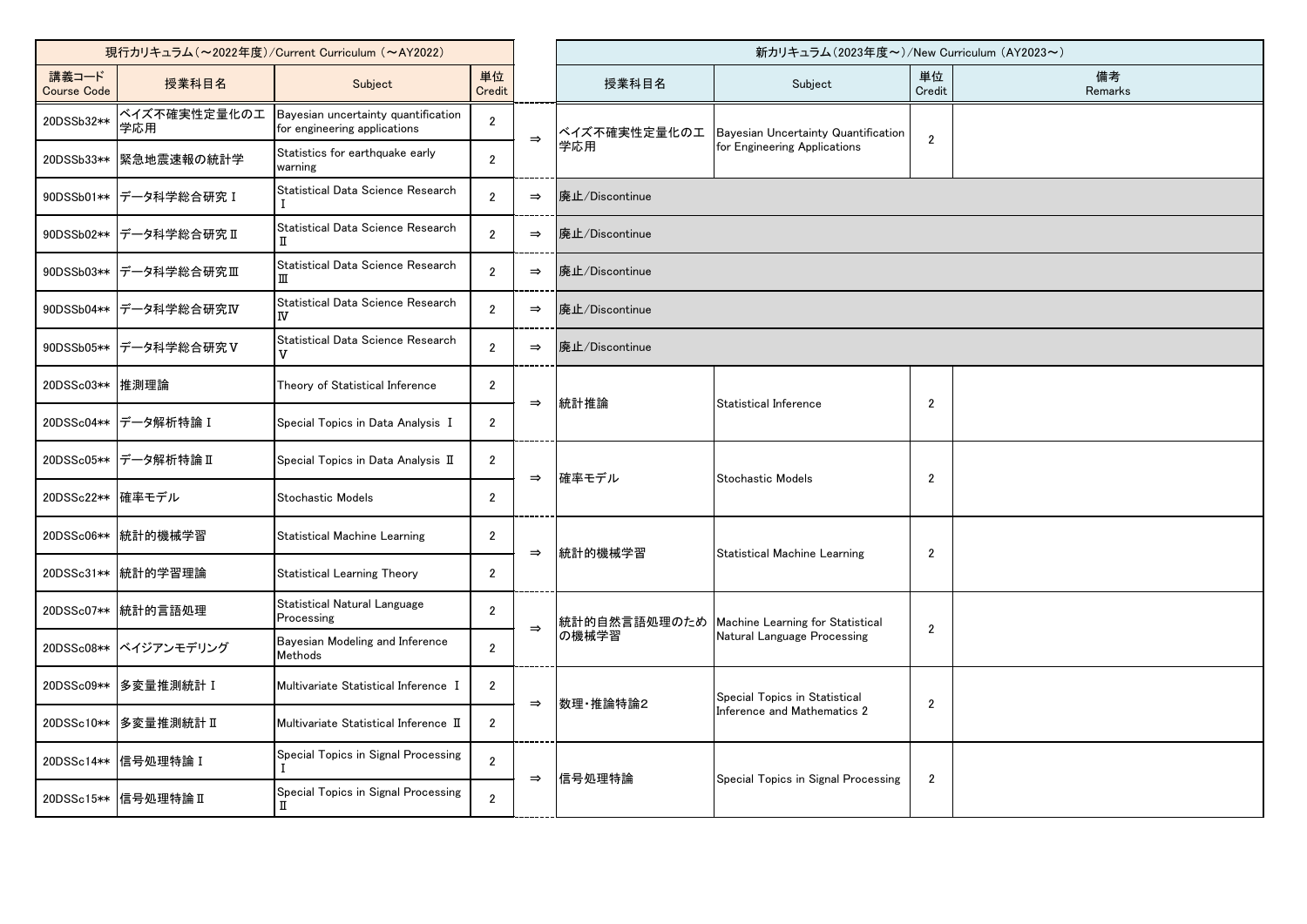| 現行カリキュラム (~2022年度)/Current Curriculum (~AY2022) |                           |                                                    |                |               | 新カリキュラム(2023年度~)/New Curriculum (AY2023~) |                                                              |                |               |  |  |
|-------------------------------------------------|---------------------------|----------------------------------------------------|----------------|---------------|-------------------------------------------|--------------------------------------------------------------|----------------|---------------|--|--|
| 講義コード<br><b>Course Code</b>                     | 授業科目名                     | Subject                                            | 単位<br>Credit   |               | 授業科目名                                     | Subject                                                      | 単位<br>Credit   | 備考<br>Remarks |  |  |
| 20DSSc23** 回帰分析                                 |                           | Regression Analysis                                | $\overline{2}$ | $\Rightarrow$ | パラメトリック統計モデル                              | Parametric Statistical Model                                 | $\overline{c}$ |               |  |  |
|                                                 | 20DSSc24** 統計的分布論         | Distribution Theory                                | $\mathbf{2}$   |               |                                           |                                                              |                |               |  |  |
|                                                 | 20DSSc18**  システム最適化 I     | Systems Optimization I                             | $\overline{2}$ | $\Rightarrow$ | システム最適化                                   | Systems Optimization                                         | $\overline{c}$ |               |  |  |
|                                                 | 20DSSc19** システム最適化 II     | Systems Optimization II                            | $\overline{2}$ |               |                                           |                                                              |                |               |  |  |
|                                                 | 20DSSb07** 推測統計特論 I       | Topics of Statistical Inference I                  | $\overline{2}$ | $\Rightarrow$ | 推測統計特論                                    | Topics of Statistical Inference                              | $\overline{2}$ |               |  |  |
|                                                 | 20DSSb08** 推測統計特論 II      | Topics of Statistical Inference $I\!I$             | $\mathbf{2}$   |               |                                           |                                                              |                |               |  |  |
|                                                 | 20DSSc27** 統計的漸近理論特論      | Special Topics in Statistical<br>Asymptotic Theory | $\overline{2}$ | $\Rightarrow$ | 非正則統計理論                                   | Irregular Statistical Theory                                 | $\overline{2}$ |               |  |  |
| 20DSSc28**   変化点解析                              |                           | Change-Point Analysis                              | $\overline{2}$ |               |                                           |                                                              |                |               |  |  |
| 20DSSc29 ** 統計数学 I                              |                           | Probability theory and its<br>applications I       | $\overline{2}$ | $\Rightarrow$ | 数理 推論特論1                                  | Special Topics in Statistical<br>Inference and Mathematics 1 | $\overline{c}$ |               |  |  |
| 20DSSc30 ** 統計数学 II                             |                           | Probability theory and its<br>applications II      | $\mathbf{2}$   |               |                                           |                                                              |                |               |  |  |
|                                                 | 20DSSc34** 凸解析プラスアルファ     | Convex analysis and beyond                         | $\mathbf{2}$   | $\Rightarrow$ | 凸解析と錐最適化                                  | Convex Analysis and Conic<br>Optimization                    | $\overline{c}$ |               |  |  |
| 20DSSc35**   錐最適化                               |                           | Conic optimization                                 | $\overline{2}$ |               |                                           |                                                              |                |               |  |  |
|                                                 | 20DSSc38** 計算数理特論         | Topics in Computational<br>Mathematics             | $\overline{2}$ | $\Rightarrow$ | 計算数理特論                                    | Topics in Computational<br>Mathematics                       | $\overline{c}$ |               |  |  |
|                                                 | 20DSSc39**   数理計画特論       | Topics in Mathematical<br>Programming              | $\overline{2}$ |               |                                           |                                                              |                |               |  |  |
| 20DSSc36**  予測分布論                               |                           | Theory of predictive density                       | $\overline{2}$ |               |                                           | High Dimensional Probability and                             |                |               |  |  |
|                                                 | 20DSSc37** 高次元確率統計        | High dimensional probability and<br>statistics     | $\overline{2}$ | $\Rightarrow$ | 高次元確率統計                                   | <b>Statistics</b>                                            | $\overline{2}$ |               |  |  |
|                                                 | 20DSSc32** ランダム系の平均場理論 I  | Mean field theory for random<br>system I           | $\overline{2}$ |               |                                           | Mean Field Theory for Random                                 |                |               |  |  |
|                                                 | 20DSSc33** ランダム系の平均場理論 II | Mean field theory for random<br>system II          | $\overline{2}$ | $\Rightarrow$ | ランダム系の平均場理論                               | System                                                       | $\overline{c}$ |               |  |  |
|                                                 | 90DSSc01**   数理· 推論総合研究 I | Statistical Inference and<br>Mathematics I         | $\overline{2}$ | $\Rightarrow$ | 廃止/Discontinue                            |                                                              |                |               |  |  |
|                                                 | 90DSSc02** 数理·推論総合研究 II   | Statistical Inference and<br>Mathematics II        | $\mathbf{2}$   | $\Rightarrow$ | 廃止/Discontinue                            |                                                              |                |               |  |  |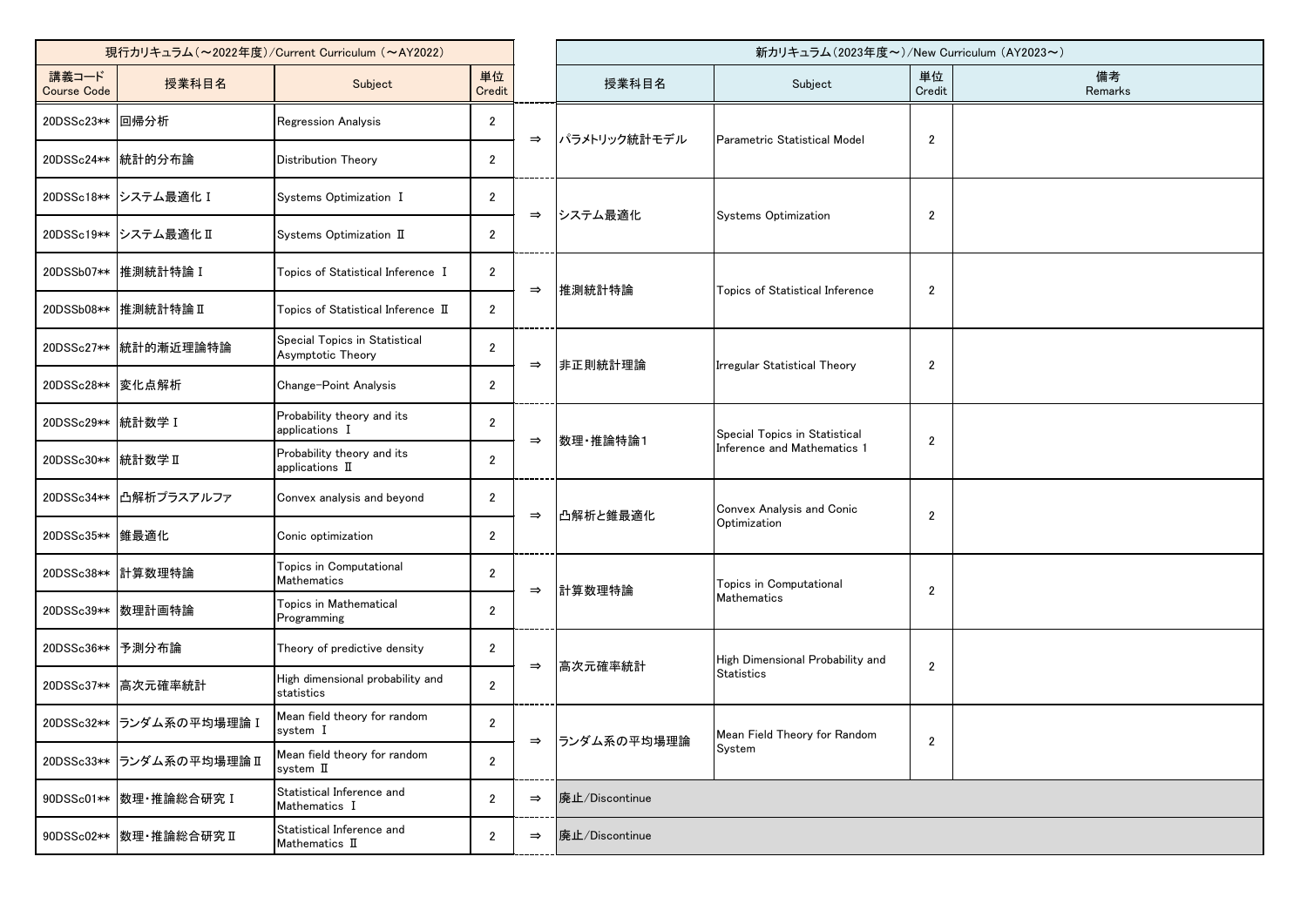| 現行カリキュラム (~2022年度)/Current Curriculum (~AY2022) |                           |                                              |                |               | 新カリキュラム (2023年度~)/New Curriculum (AY2023~) |                                                              |              |                                                                                                                                                                                                                                                                                                                                                                                                                                            |  |  |  |
|-------------------------------------------------|---------------------------|----------------------------------------------|----------------|---------------|--------------------------------------------|--------------------------------------------------------------|--------------|--------------------------------------------------------------------------------------------------------------------------------------------------------------------------------------------------------------------------------------------------------------------------------------------------------------------------------------------------------------------------------------------------------------------------------------------|--|--|--|
| 講義コード<br><b>Course Code</b>                     | 授業科目名                     | Subject                                      | 単位<br>Credit   |               | 授業科目名                                      | Subject                                                      | 単位<br>Credit | 備考<br>Remarks                                                                                                                                                                                                                                                                                                                                                                                                                              |  |  |  |
|                                                 | 90DSSc03** 数理·推論総合研究Ⅲ     | Statistical Inference and<br>Mathematics III | $\overline{2}$ | $\Rightarrow$ | 廃止/Discontinue                             |                                                              |              |                                                                                                                                                                                                                                                                                                                                                                                                                                            |  |  |  |
|                                                 | 90DSSc04**   数理·推論総合研究IV  | Statistical Inference and<br>Mathematics IV  | $\mathcal{P}$  | $\Rightarrow$ | 廃止/Discontinue                             |                                                              |              |                                                                                                                                                                                                                                                                                                                                                                                                                                            |  |  |  |
|                                                 | 90DSSc05**   数理 · 推論総合研究V | Statistical Inference and<br>Mathematics V   | $\overline{2}$ | $\Rightarrow$ | 廃止/Discontinue                             |                                                              |              |                                                                                                                                                                                                                                                                                                                                                                                                                                            |  |  |  |
|                                                 | 90DSSd01** 統計科学講究 I       | Statistical Science Study I                  | $\overline{2}$ |               |                                            |                                                              |              | 現行カリキュラム授業科目「統計科学講究Ⅰ~Ⅴ」から1科<br>目の単位を修得済の学生は、新カリキュラム授業科目「統<br> 計科学講究1~10」から8科目まで履修可。<br> 現行カリキュラム授業科目「統計科学講究 I ~ V」から2科<br>目の単位を修得済の学生は、新カリキュラム授業科目「統<br>計科学講究1~10」から6科目まで履修可。                                                                                                                                                                                                                                                              |  |  |  |
|                                                 | 90DSSd02** 統計科学講究 II      | Statistical Science Study II                 | $\overline{2}$ |               |                                            |                                                              |              | 現行カリキュラム授業科目「統計科学講究 I ~ V」から3科<br>目の単位を修得済の学生は、新カリキュラム授業科目「統<br>計科学講究1~10」から4科目まで履修可。<br> 現行カリキュラム授業科目「統計科学講究 I ~ V」から4科<br> 目の単位を修得済の学生は、新カリキュラム授業科目「統<br> 計科学講究1~10」から2科目まで履修可。<br> 現行カリキュラム授業科目「統計科学講究 I ~V」すべて<br> の単位を修得済の学生は、新カリキュラム授業科目「統計<br>科学講究1~10」いずれも履修不可。                                                                                                                                                                    |  |  |  |
|                                                 | 90DSSd03** 統計科学講究Ⅲ        | Statistical Science Study III                | $\overline{2}$ | $\Rightarrow$ | 統計科学講究1~統計科学<br>講究10(計10科目)                | Statistical Science Study 1~<br>Statistical Science Study 10 | per          | 各2/2 The students who earned the credits of only 1 subject<br>credits from Statistical Science Study I~V of the current<br>curriculum can take up to 8 subjects from Statistical<br>subject <i>Science Study 1</i> $\sim$ 10 of the new curriculum.<br>The students who earned the credits of 2 subjects from<br>Statistical Science Study I~V of the current curriculum                                                                   |  |  |  |
|                                                 | 90DSSd04** 統計科学講究IV       | Statistical Science Study IV                 | $\overline{2}$ |               |                                            |                                                              |              | can take up to 6 subjects from Statistical Science Study<br>$1 \sim 10$ of the new curriculum.<br>The students who earned the credits of 3 subjects from<br>Statistical Science Study I~V of the current curriculum<br>can take up to 4 subjects from Statistical Science Study<br>$1 \sim 10$ of the new curriculum.<br>The students who earned the credits of 4 subjects from<br>Statistical Science Study I~V of the current curriculum |  |  |  |
|                                                 | 90DSSd05 ** 統計科学講究 V      | Statistical Science Study V                  | $\overline{2}$ |               |                                            |                                                              |              | can take 1 or 2 subjects from Statistical Science Study 1<br>$\sim$ 10 of the new curriculum.<br>The students who earned the credits of all subjects of<br>Statistical Science Study $I \sim V$ of the current curriculum<br>cannot take any subject from Statistical Science Study 1<br>$\sim$ 10 of the new curriculum.                                                                                                                  |  |  |  |